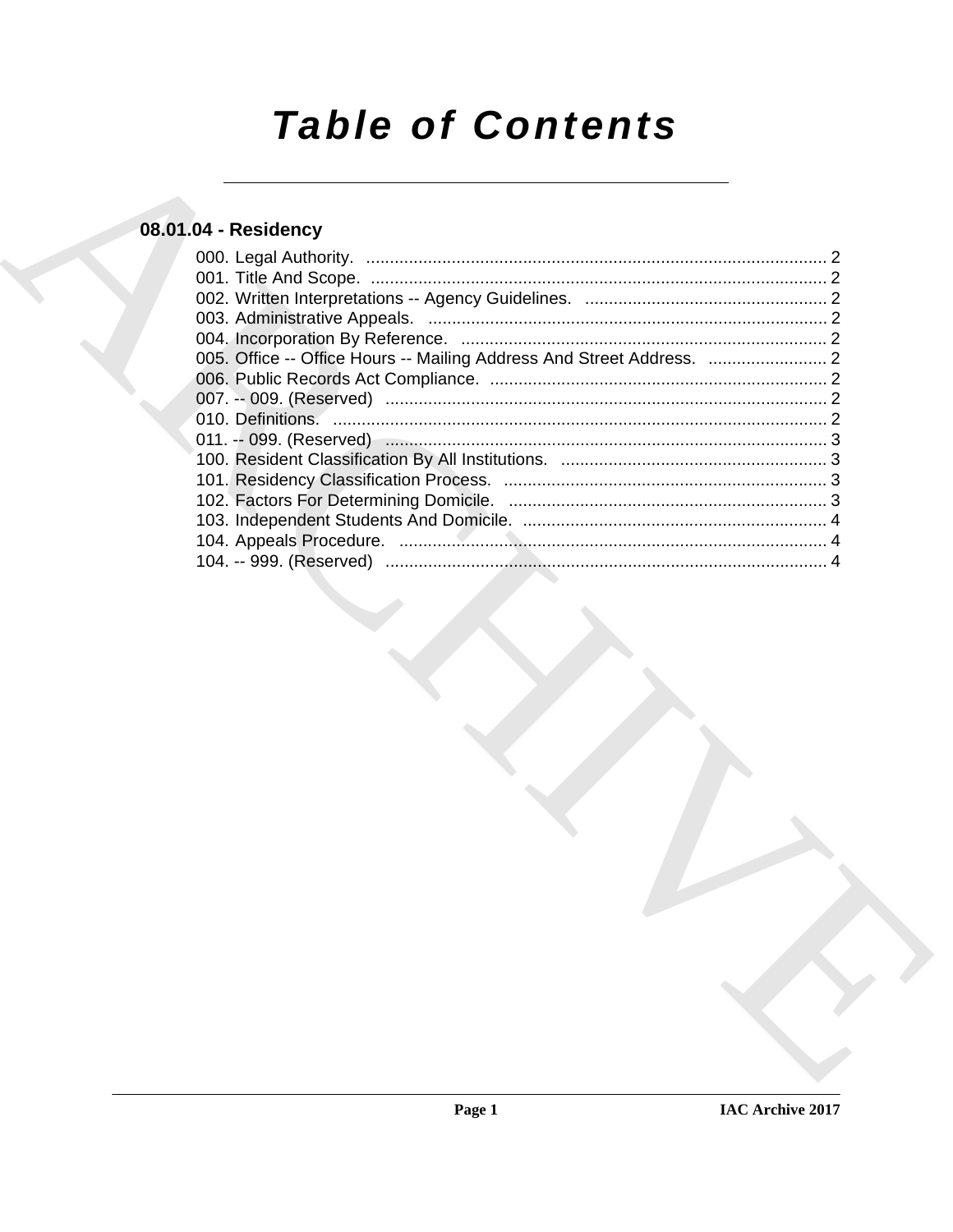#### **IDAPA 08 TITLE 01 CHAPTER 04**

#### **08.01.04 - RESIDENCY**

#### <span id="page-1-1"></span><span id="page-1-0"></span>**000. LEGAL AUTHORITY.**

This chapter is adopted under the legal authority of Section 33-3717B, Idaho Code. (5-8-09)

#### <span id="page-1-2"></span>**001. TITLE AND SCOPE.**

**01.** Title. The title of this chapter is Residency. (3-29-17)

**02. Scope**. This chapter governs residency classification for tuition purposes for the four-year institutions and Eastern Idaho Technical College under the governance of the State Board of Education and the Regents of the University of Idaho pursuant to Section 33-3717B, Idaho Code.

#### <span id="page-1-3"></span>**002. WRITTEN INTERPRETATIONS -- AGENCY GUIDELINES.**

Written interpretations to these rules in the form of explanatory comments are available from the Office of the State<br>Board of Education, 650 West State Street, Room 307, Boise, Idaho 83720. Board of Education, 650 West State Street, Room 307, Boise, Idaho 83720.

#### <span id="page-1-4"></span>**003. ADMINISTRATIVE APPEALS.**

Unless otherwise provided for in the rules of the State Board of Education or in the State Board of Education Governing Policies and Procedures, all administrative appeals allowed by law shall be conducted as provided herein. (3-29-17)

#### <span id="page-1-5"></span>**004. INCORPORATION BY REFERENCE.**

There are no documents incorporated by reference into these rules. (3-29-17)

#### <span id="page-1-6"></span>**005. OFFICE -- OFFICE HOURS -- MAILING ADDRESS AND STREET ADDRESS.**

The principal place of business of the State Board of Education is in Boise, Idaho. (3-29-17)

**01. Mailing Address**. The mailing address is PO Box 83720, Boise, Idaho 83720-0037. (3-29-17)

**02. Street Address**. The State Board of Education's street address is 650 West State Street, Room 307, Boise, Idaho 83702. (3-29-17)

**03. Office Hours**. The office hours are from 8 a.m. to 5 p.m., except Saturday, Sunday and legal holidays. (3-29-17) holidays. (3-29-17)

#### <span id="page-1-7"></span>**006. PUBLIC RECORDS ACT COMPLIANCE.**

This rule has been promulgated in accordance with the Administrative Procedure Act, Title 67, Chapter 52, Idaho Code, and is a public record. (3-29-17)

## <span id="page-1-8"></span>**007. -- 009. (RESERVED)**

#### <span id="page-1-9"></span>**010. DEFINITIONS.**

<span id="page-1-10"></span>**01.** Accredited Secondary School. An Idaho secondary school accredited by a body recognized by the ard of Education. (3-29-17) State Board of Education.

<span id="page-1-12"></span><span id="page-1-11"></span>**02. Armed Forces**. The United States Army, Navy, Air Force, Marine Corps, Coast Guard, and their orces. It does not include the National Guard or any other reserve force. reserve forces. It does not include the National Guard or any other reserve force.

**CHAPTER 04**<br> **CHARCHIVE CONTINUEST**<br> **CHARCHIVE CONTINUEST**<br> **CHARCHIVE CONTINUEST**<br> **CHARCHIVE CONTINUEST CONTINUEST (SEE ON ACTION AND CONTINUEST CONTINUEST CONTINUEST CONTINUEST CONTINUEST CONTINUEST (SEE ON A CONTINU 03. Continuously Resided**. Physical presence in the state for twelve (12) consecutive months. Absence from the state for normal vacations, family travel, work assignments, short-term military training, and similar occasions during the twelve (12) month qualifying period, in and of itself, will not be regarded as negating the continuous residence of the individual. (3-29-17) continuous residence of the individual.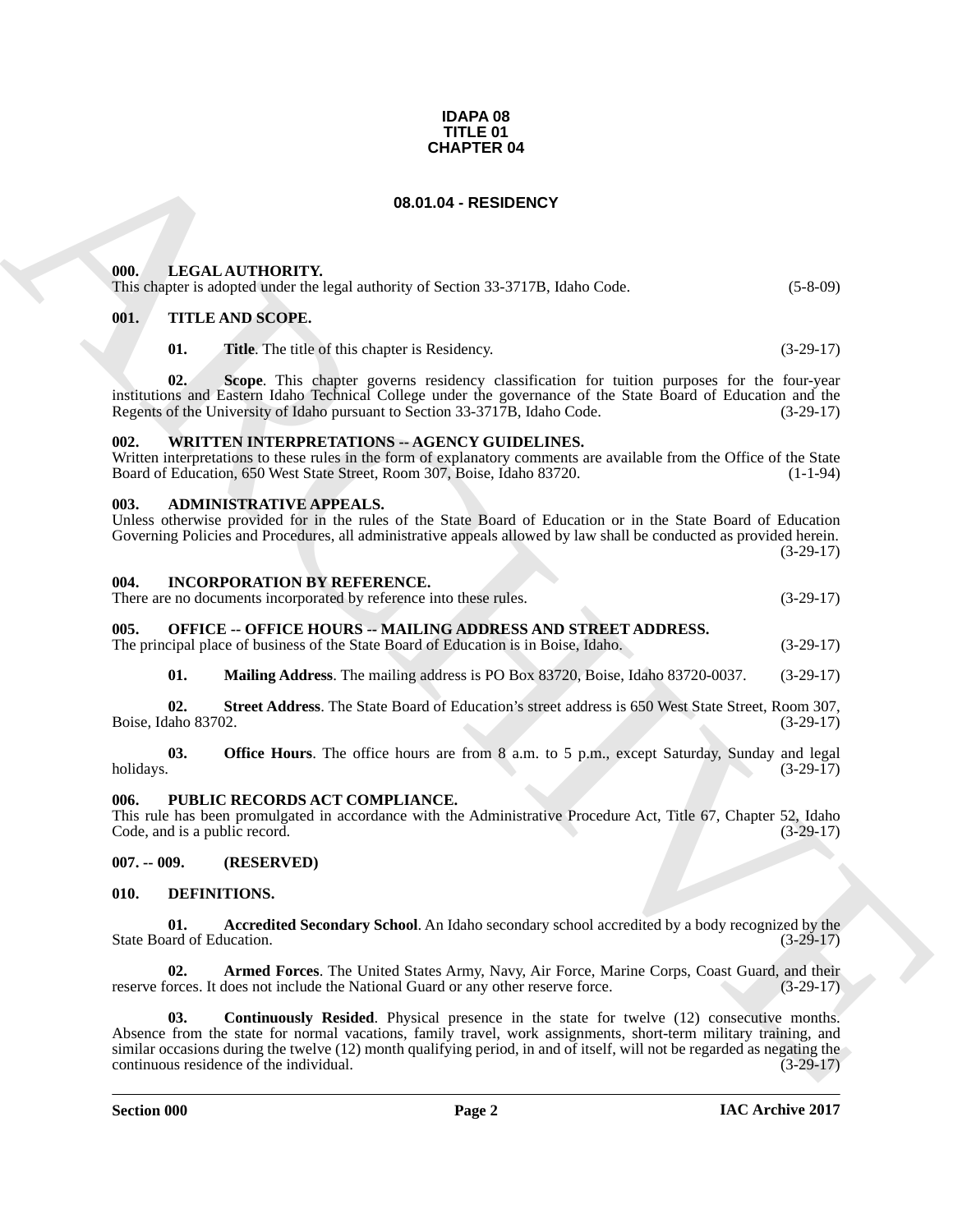| <b>IDAHO ADMINISTRATIVE CODE</b> | <b>IDAPA 08.01.04</b> |
|----------------------------------|-----------------------|
|                                  |                       |
| <b>State Board of Education</b>  | <b>Residency</b>      |
|                                  |                       |
|                                  |                       |

<span id="page-2-4"></span>**04. Full-time Employment**. Employment consisting on average of at least thirty (30) hours of service per week, or one hundred twenty (120) hours of service per month. (3-29-17)

<span id="page-2-5"></span>**05. Full-time Student**. A student taking the number of credits set by the State Board of Education to constitute a full course load. (3-29-17)

<span id="page-2-6"></span>**06. Support**. "Support" means financial support given to the student during the twelve (12) months preceding the opening date of the term for which resident status is requested, but shall not include educational scholarships or grants provided to the student to attend a postsecondary educational institution. Any student who receives less than fifty percent (50%) support may demonstrate this by showing that he is not claimed as a dependent by a parent or guardian for income tax purposes or that a parent or guardian provides less than fifty percent (50%) of the cost of attending an institution according to the financial aid office of that institution or that other similar evidence exists of parental support such as dental bills, medical bills, etc. (5-8-09)

#### <span id="page-2-0"></span>**011. -- 099. (RESERVED)**

#### <span id="page-2-11"></span><span id="page-2-1"></span>**100. RESIDENT CLASSIFICATION BY ALL INSTITUTIONS.**

Any student classified as a resident student for purposes of tuition by one of the institutions or Eastern Idaho Technical College shall be considered a resident by all other institutions. (3-29-17)

#### <span id="page-2-10"></span><span id="page-2-2"></span>**101. RESIDENCY CLASSIFICATION PROCESS.**

Since Board of Enkoration<br>
Until the European Constrainers in a proporate consisting on everage of all seat third (30 boars) of section<br>
For some state of the European Constrainers in the section of the European Constrain All requests for residency reclassification must be submitted by the student to the institution by the 10th day of the term in which reclassification is sought. Each institution shall develop its own procedures to determine the residency status of applicants, disseminate information about the classification process, and determine the documentation required of each applicant to the institution. The institution may require whatever records, documents, or affidavits it deems necessary to classify each applicant correctly. It is the responsibility of the institution to notify the student in a timely manner of the documentation required for the classification process, and it is the responsibility of the student to provide the documentation by the deadline established by the institution. Each student shall be notified in writing of the residency classification decision within fifteen (15) days of such determination being made. (3-29-17)

#### <span id="page-2-7"></span><span id="page-2-3"></span>**102. FACTORS FOR DETERMINING DOMICILE.**

The following, if supported by documentation, support a claim of domicile in Idaho. (3-29-17)

<span id="page-2-9"></span>**01. Tax Returns and Employment**. Both of the following, if done for at least twelve (12) months before the term in which the student proposes to enroll, proves the establishment and maintenance of domicile in Idaho for purposes other than educational: (3-29-17)

Filing of Idaho state income tax returns covering a period of at least twelve (12) months before the student proposes to enroll as a resident student; and (3-29-17) term in which the student proposes to enroll as a resident student; and

<span id="page-2-8"></span>

| b. | Full-time employment or the hourly equivalent in Idaho. |  | $(3-29-17)$ |  |
|----|---------------------------------------------------------|--|-------------|--|
|----|---------------------------------------------------------|--|-------------|--|

**02. Multiple Factors**. Five (5) of the following factors, if done for at least twelve (12) months before the term in which the student proposes to enroll, proves the establishment and maintenance of domicile in Idaho for<br>(3-29-17) (3-29-17) purposes other than educational:

|  | Ownership or leasing of a residence in Idaho. |  | $(3-29-17)$ |
|--|-----------------------------------------------|--|-------------|
|--|-----------------------------------------------|--|-------------|

**b.** Registration and payment of Idaho taxes or fees, other than sales or income tax, including registration and payment of Idaho taxes or fees on a motor vehicle, mobile home, travel trailer, or other item of personal property for which state registration and the payment of state tax or fee is required. (3-29-17)

| Registration to vote for state elected officials in Idaho at a general election. | $(1-1-94)$ |
|----------------------------------------------------------------------------------|------------|
|----------------------------------------------------------------------------------|------------|

**d.** Holding of an Idaho driver's license or state-issued identification card.  $(3-29-17)$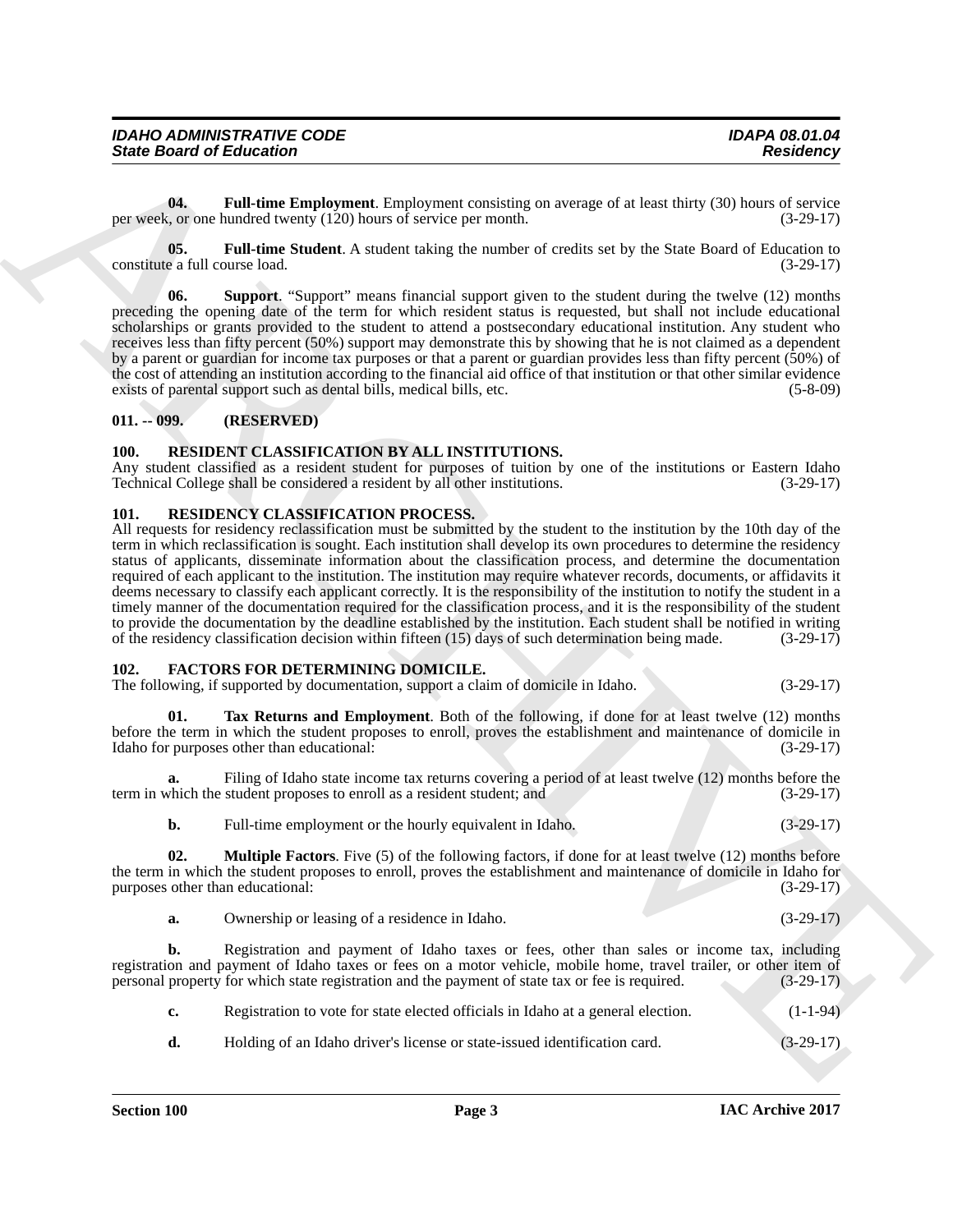| <b>IDAHO ADMINISTRATIVE CODE</b> | <b>IDAPA 08.01.04</b> |
|----------------------------------|-----------------------|
| <b>State Board of Education</b>  | <b>Residency</b>      |

**e.** Evidence of the abandonment of a previous domicile. (1-1-94)

**f.** The establishment of accounts with financial institutions in Idaho. (3-29-17)

**g.** Other similar factors indicating intent to be domiciled in Idaho and the maintenance of such domicile. Factors may include, but are not limited to, enrollment of dependent children in Idaho elementary or secondary schools, establishment of acceptance of an offer of permanent employment for self in Idaho, documented need to care for a relative in Idaho, utility statements, or employment documentation. Multiple factors under this  $\alpha$  category may be used.  $(3-29-17)$ 

<span id="page-3-6"></span>**04. Idaho Elementary and Secondary Students**. If a student meets the requirements set forth under Idaho Code, Section 33-3717B(1)(c), that student shall not be required to meet the twelve (12) month requirement for establishing domicile.  $(3-29-17)$ establishing domicile.

# <span id="page-3-7"></span><span id="page-3-0"></span>**103. INDEPENDENT STUDENTS AND DOMICILE.**

Domicile in the state of Idaho primarily for purposes other than education includes a domicile in Idaho that was established by the student prior to pursuing higher education in Idaho unless the student's Idaho domicile was thereafter interrupted by an intervening change of domicile. (3-29-17) thereafter interrupted by an intervening change of domicile.

### <span id="page-3-3"></span><span id="page-3-1"></span>**104. APPEALS PROCEDURE.**

<span id="page-3-5"></span>Any student who contests the residency classification decision made by the institution may appeal the decision. The student shall be informed of his right to appeal by the institution at the time the student is notified of the residency classification decision. The student must request the appeal in writing and agree to the release of information provided to determine residency to the review body, and comply with deadlines established by the institution for requesting such appeal. (3-29-17)

Since Board of Eulescenton<br>
C = 10-block of the detailed function of previous clouds.<br>
The same of the constraints of a projection internal fields a high and the maintain of the same of the same of the same of the same of **01. Institution Appeal**. The chief executive officer of each institution or his designee shall appoint or cause to be appointed a committee of no less than three (3) no more than five (5) members who represent faculty and administration and who will constitute a residency review committee. Within thirty (30) days following receipt of the student's written request to appeal the residency classification decision, the committee must meet and review the ruling. The student appealing is responsible for presenting such evidence as the committee may request and such other evidence as the student may deem pertinent to his residency status. The individual responsible for the initial residency classification decision may be present, if requested by the committee, to answer questions from the committee. The student must be notified in writing of the committee's decision. The decision of the committee is final unless the student elects to appeal the decision to the State Board of Education. (3-29-17)

<span id="page-3-4"></span>**02. Board Appeal**. Any student who contests the decision of the residency review committee may appeal to the State Board of Education. In such case, the student must advise the chief executive officer of the institution, in writing, of his request to submit an appeal. The chief executive officer will submit the request to the Office of the State Board of Education for review by the Board or the Board's designated representatives. The decision of the State Board of Education is the final determination and is binding on all parties concerned, subject to the student's statutory right to appeal the final determination to district court. (3-29-17)

# <span id="page-3-2"></span>**104. -- 999. (RESERVED)**